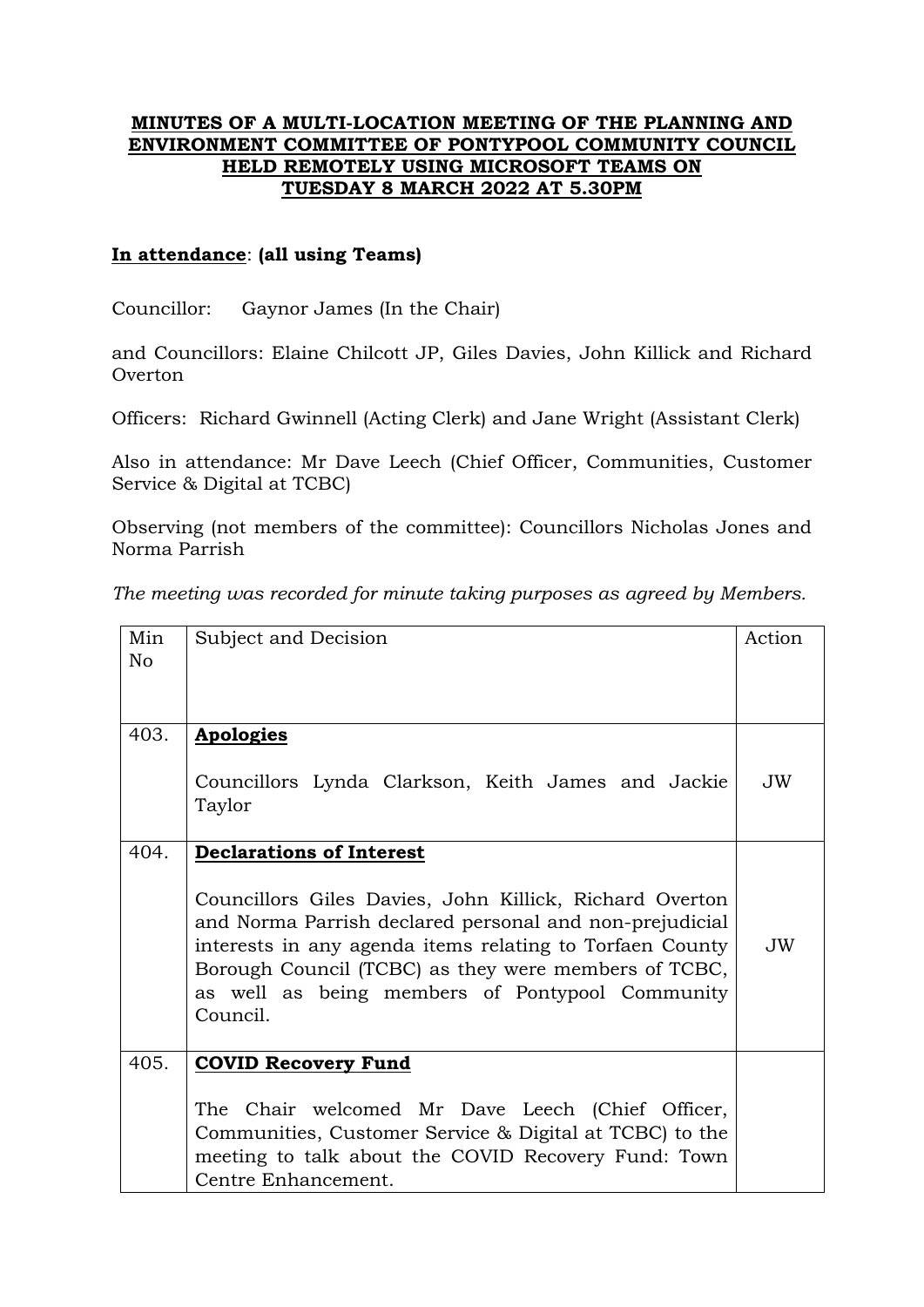DL stated that in November 2021, Cabinet allocated £1.2 million to this fund. There are 9 projects in total ranging from business grants and mental health support to work on the Monmouthshire & Brecon Canal and discretionary housing payments, but one of the 9 projects is for "town centre enhancements" (which they also refer to as "green and clean") in both Pontypool and Blaenavon to try to make the towns more attractive to visitors. DL then gave a visual presentation of the provisional programme and ideas of works for Pontypool to the Committee which included:

- 2 new green areas in the heart of the town centre. "Parklets" or Planter/Seats
- Shop Jackets/Vinyl coverings on 4 prominent buildings, three of which include Lion House, the Stead and Simpson building and the old Hyper value building (currently engaged with building owners for permission)
- Tidying up entrance at Riverside car park
- Re-painting of railings on Hanbury Road and commercial Street
- Redesign of Rosemary Lane planter with new biodiversity friendly planting to include plenty of colour
- Repairing paving (Hanbury road, including removing stump and Commercial Street)

He explained that greenery/foliage was important to the make the town look attractive and gave five key areas that were being looked at as follows:

(i) Outside Boots

(ii) By High Street Fitness (previously New Look)

(iii) Entrance to the High Street by Iceland and

(iv) Entrance to the High Street by Ragamuffins

(v) Outside the market entrance.

At present he stated that there is not enough critical mass of greenery around these areas and the aim is to have the entrance to the town having a more avenue effect to improve the appearance of the town, help attract visitors and long-term investment, this may involve the relocation of current planters and seats as well as installing new planters.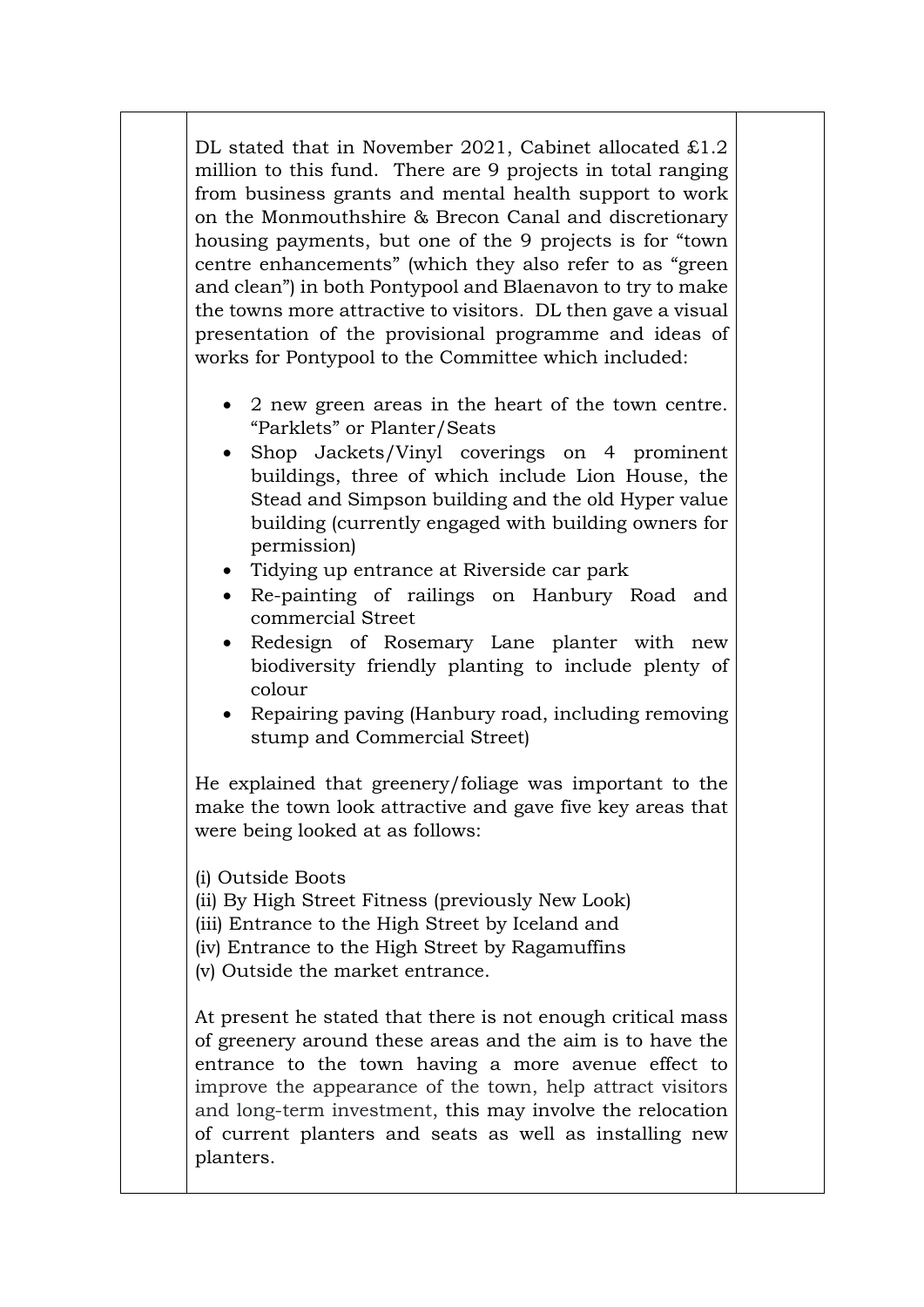|      | The Chair referred to the work she was paying for in<br>relation to the refurbishment and painting of all benches in<br>Pontypool town to improve the appearance; due to the<br>inclement weather the work had not been started yet.                                                                                                                                                                                                                                                                                                                                                          |    |
|------|-----------------------------------------------------------------------------------------------------------------------------------------------------------------------------------------------------------------------------------------------------------------------------------------------------------------------------------------------------------------------------------------------------------------------------------------------------------------------------------------------------------------------------------------------------------------------------------------------|----|
|      | Although members were in favour of improving Pontypool<br>Town Centre as DL had illustrated, they raised several<br>concerns in relation to the maintenance of street furniture<br>(especially the ward member for Pontypool who had<br>personally spent a lot of time over the last 5 years<br>maintaining these pots herself and had received a lot of<br>complaints from traders over the years regarding these<br>planters). Concerns were expressed as follows                                                                                                                           |    |
|      | • Planters used as glorified ashtrays<br>Traders complain about the condition of planters<br>outside their shops<br>• Constantly need weeding and deadheading flowers.<br>• Children jump on pots and use trees to swing on.<br>Who is going to maintain the planter/pots going<br>forward including watering them and weeding them<br>to avoid future problems?                                                                                                                                                                                                                              |    |
|      | DL stated that in terms of the maintenance he understood<br>entirely the issues raised and why members were<br>concerned; he asked if he could put a maintenance plan in<br>place in liaison with Street scene to establish what they can<br>and cannot provide and fill in any vacant gaps and circulate<br>this before PCC's next Council meeting on 16 March,<br>would the Community Council be prepared to support this.<br>RECOMMENDED*: that Pontypool Community council<br>support the proposed town centre enhancements, subject<br>to DL providing a comprehensive maintenance plan. |    |
| 406. | <b>Planning Applications</b>                                                                                                                                                                                                                                                                                                                                                                                                                                                                                                                                                                  |    |
|      | Members received and considered details of planning<br>applications submitted to TCBC, on which the Community<br>Council was being consulted.                                                                                                                                                                                                                                                                                                                                                                                                                                                 |    |
|      | <b>RESOLVED:</b> that the observations<br>(<br>absence<br>of<br>observations, as the case may be) outlined in the appendix<br>attached to these minutes be submitted to Torfaen County<br>Borough Council.                                                                                                                                                                                                                                                                                                                                                                                    | CP |